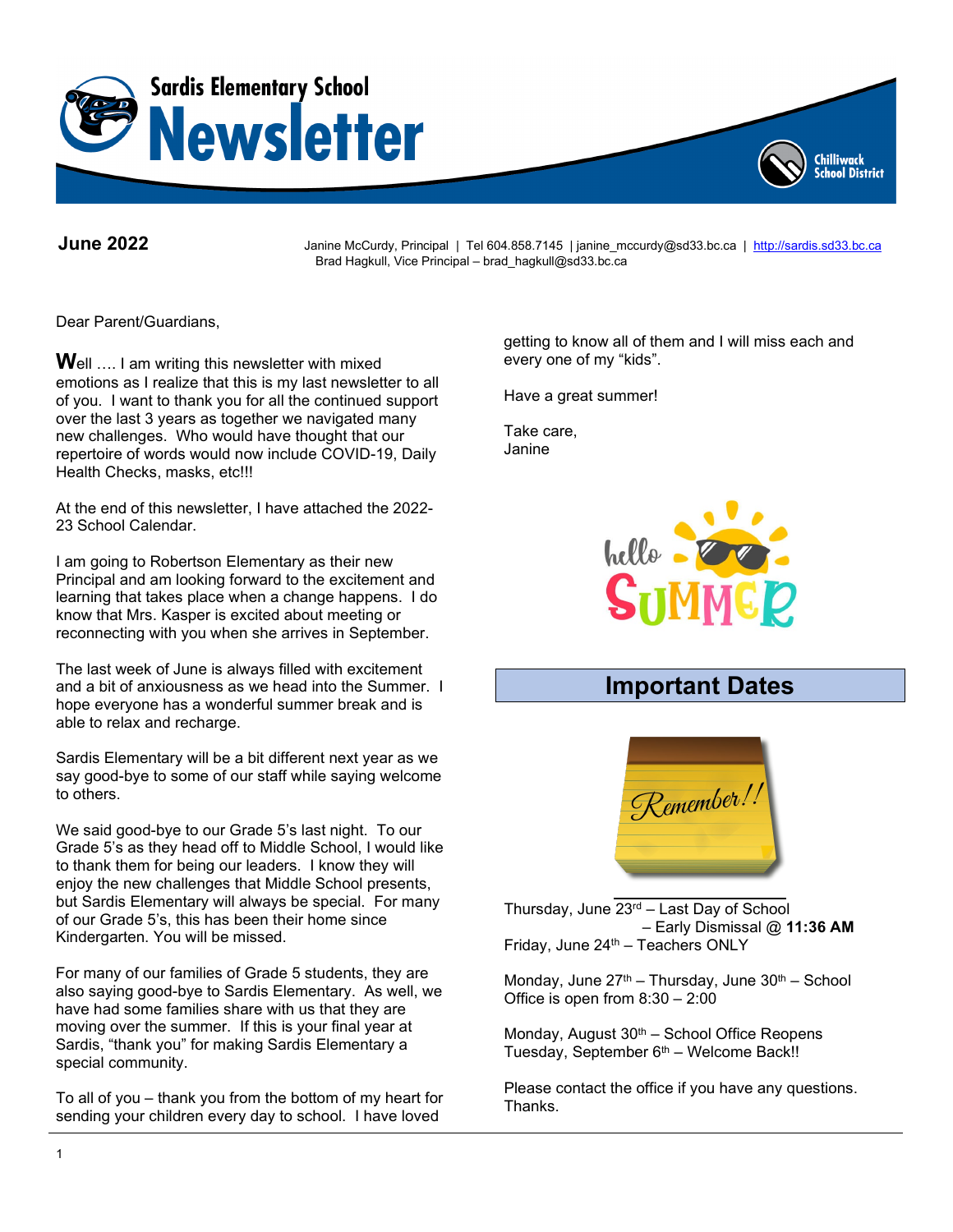# **GOOD-BYE and WELCOME**



This is the time of the year that we have to say good-bye to some amazing people who have worked so hard to make Sardis Elementary an incredible school!

**Mrs. Rebecca Herrin -** we are saying good-bye to Mrs. Herrin after many years at Sardis Elementary. Thanks for teaching Grade 3! Good Luck at your new school – Stitó:s Lá:lém Totí:lt

**Mrs. Ashley LaRoy –** good-bye and thank you for all the wonderful music classes. Good Luck at your new school – Tyson Elementary.

**Mrs. Stefanie Flueckiger –** good-bye and thanks for teaching Kindergarten/Grade 1 this year. Good Luck at your new school – Robertson Elementary.

**Mr. Jackson Ward –** good-bye and thanks for being an amazing counsellor!! Have a super summer!

**Mrs. Karen Layte –** good-bye and thanks for being our Resource/K/1 Intervention teacher. Good Luck at your new school – Unsworth **Elementary** 

**Mrs. Colleen Acker** – good-bye and thanks for teaching Grade 1. Have a fantastic summer!

**Ms. Kimberly Chambet** – good-bye and thanks for working with so many of our amazing students. Good Luck at your new school - Stitó:s Lá:lém Totí:lt

**Mr. Ryk Piche** – good-bye and thanks for joining us in February as our Child and Youth Care worker. Have a super summer!

**Mrs. Nikki Werner -** good-bye and thanks for working with so many of our amazing students. Have a super terrific summer!

**Mrs. Olga MelNikova** - good-bye and thanks for working with so many of our amazing students. Have a fantastic summer!

**Mrs. Cara LeBlanc** – good-bye and thanks for being an awesome clerical. We will miss your smiling face in the Office. Have an amazing summer!



We also would like to extend a warm Sardis welcome to following staff who will be joining us in September.

**Mrs. Joanna Kasper –** Mrs. Kasper will be joining Sardis as your Principal in September. Mrs. Kasper is coming from Tyson Elementary. I know she is looking forward to becoming a Sardis SkyHawk again! Welcome back to Sardis!

**Ms. Christine Blessin –** Mrs. Blessin will be joining us in September! She will be teaching Grade 3. Welcome to Sardis!

**Mr. Justin Letson** – Mr. Letson will be joining us in September! He will be teaching Grade 4/5. Welcome to Sardis!

# **THANK YOU**



I would like to say a very big "thank you" to our PAC Executive –Aleena Webber, Candace Lamotte, Brandi Buell, and Amanda Darby.

Thank you for all the time and effort you gave to make Sardis Elementary a great place to learn.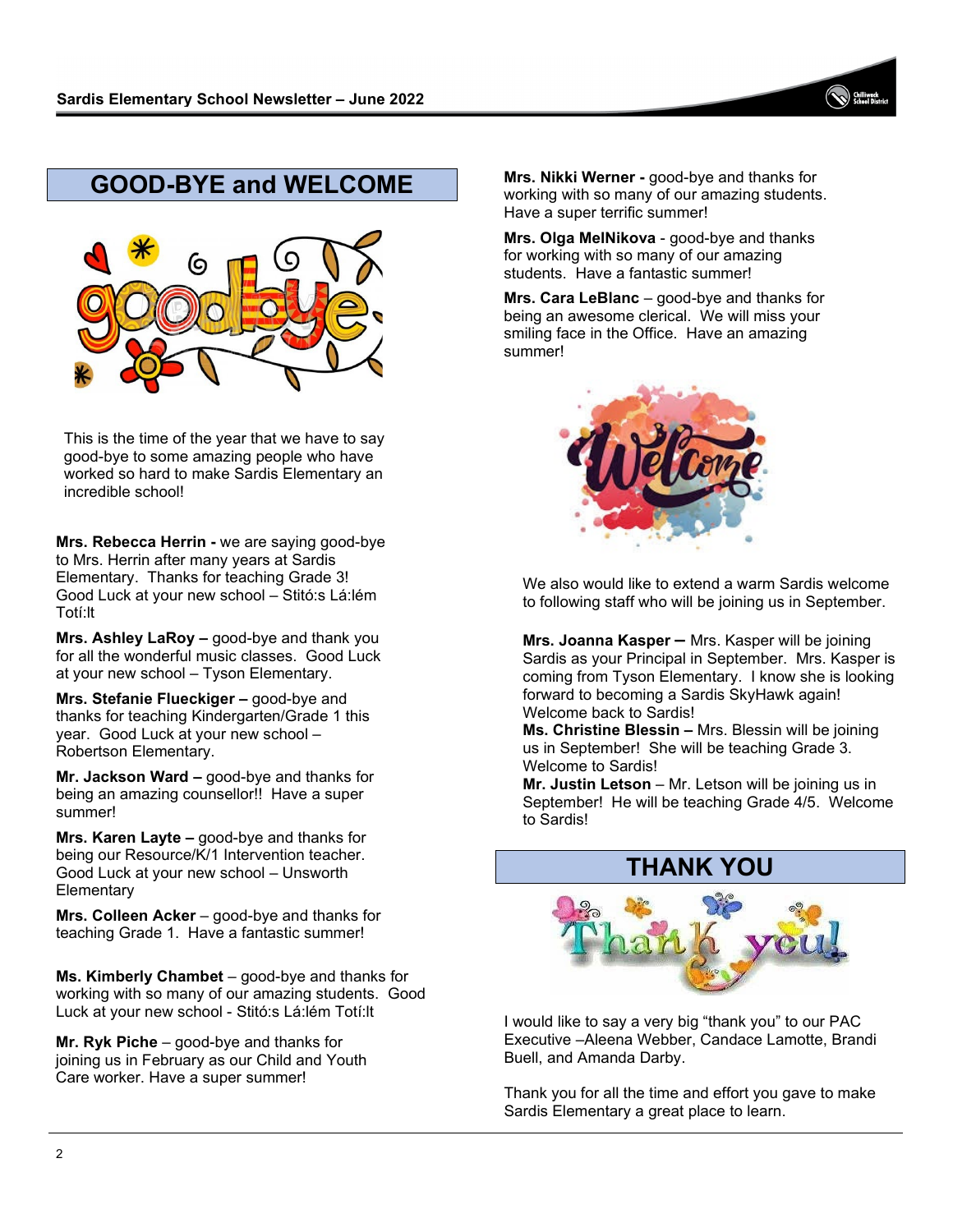

## **Report Cards**

Report Cards will be issued on **Thursday, June 23rd.**

Unfortunately, report cards cannot be issued prior to Thursday, June 23rd.

You can pick up report cards from June 27 – June 30 as the school office will be open or drop off a self addressed stamped envelope and we will put it in the mail for you.

# **Kindergarten Registration**



If you have a child who will be turning **5 before December 31, 2022** - it is time to register for **Kindergarten**.

All registrations are now completed online. Please either go to our School District website or follow the link - [REGISTER](https://sd33.vivosforms.com/Home)

You will need to provide a copy of the birth certificate as well as proof of residency.

#### **Moving**

If you are planning to move over the summer, can you please let the Office know as this will assist us in planning our classes for September.

Please call the office at 604 858-7145 or email Mrs. Sumner at [laura\\_sumner@sd33.bc.ca.](mailto:laura_sumner@sd33.bc.ca)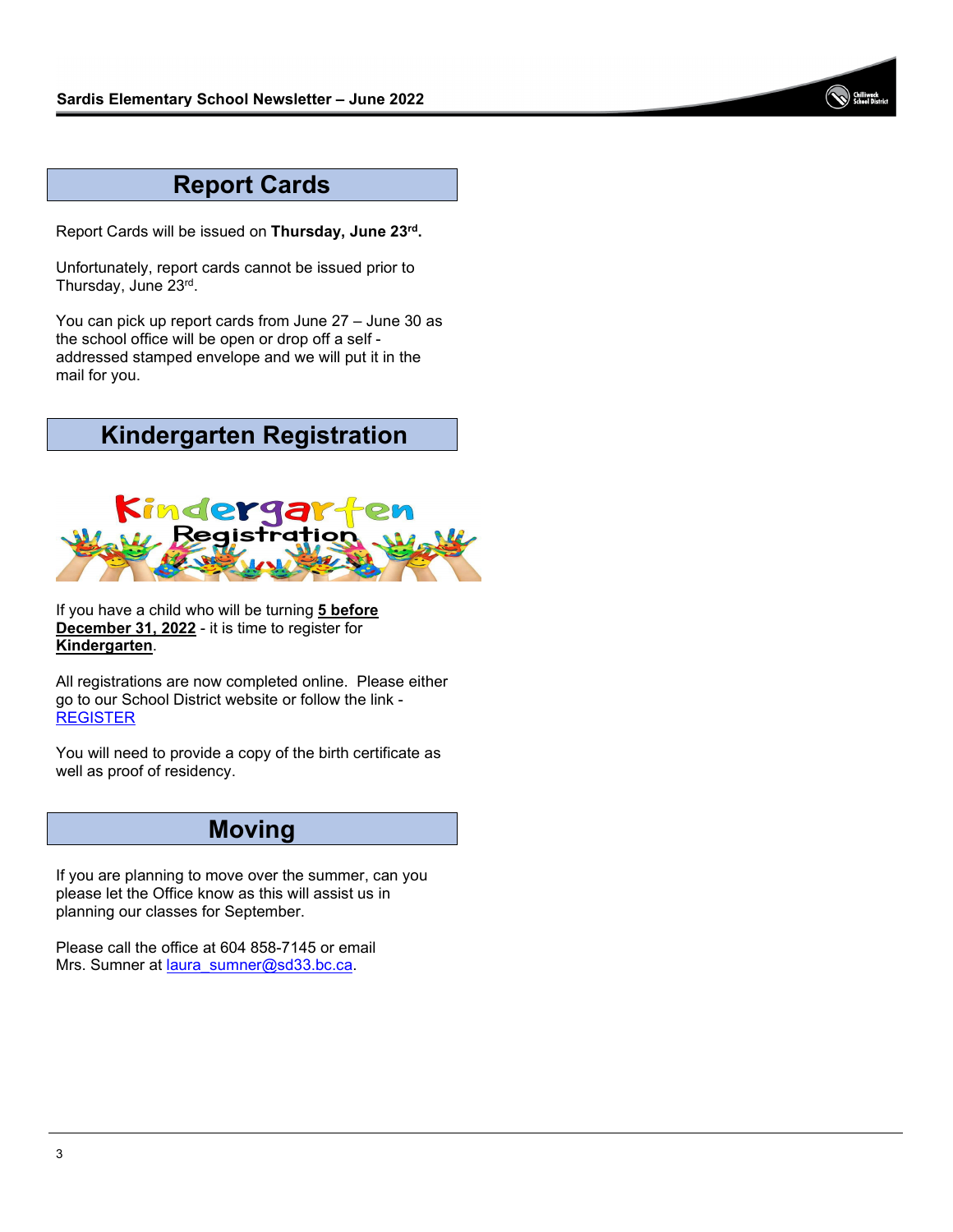

| Days in Session                                  | 182                      |
|--------------------------------------------------|--------------------------|
| Number of Instructional Days                     | 176                      |
| Number of Non-Instructional Days                 | 9                        |
| Schools Open                                     | September 6              |
| Truth and Reconciliation Day - Statutory Holiday | September 30             |
| Thanksgiving Day - Statutory Holiday             | October 10               |
| NON-INSTRUCTIONAL DAY #1 (Pro-D Day)             | October 21 (Provincial)  |
| Remembrance Day - Statutory Holiday              | November 11              |
| NON-INSTRUCTIONAL DAY #2 (Pro-D Day)             | November 25              |
| Schools Close for Christmas Holidays             | December 16              |
| Christmas Holidays                               | December 19 to January 2 |
| Schools Reopen after Christmas Holidays          | January 3                |
| NON-INSTRUCTIONAL DAY #3 (Pro-D Day)             | February 17 (District)   |
| Family Day - Statutory Holiday                   | February 20              |
| Schools Close for Spring Vacation                | March 17                 |
| <b>Spring Vacation Period</b>                    | March 20 - March 31      |
| Schools Reopen after Spring Vacation             | April 3                  |
| Good Friday - Statutory Holiday                  | April 7                  |
| Easter Monday - Holiday                          | April 10                 |
| NON-INSTRUCTIONAL DAY #4 (Pro-D Day)             | April 28 (CTA)           |
| NON-INSTRUCTIONAL DAY #5 (Pro-D Day)             | <b>May 19</b>            |
| Victoria Day - Statutory Holiday                 | <b>May 22</b>            |
| Last Day for Students                            | June 29                  |
| Administrative Day                               | June 30                  |